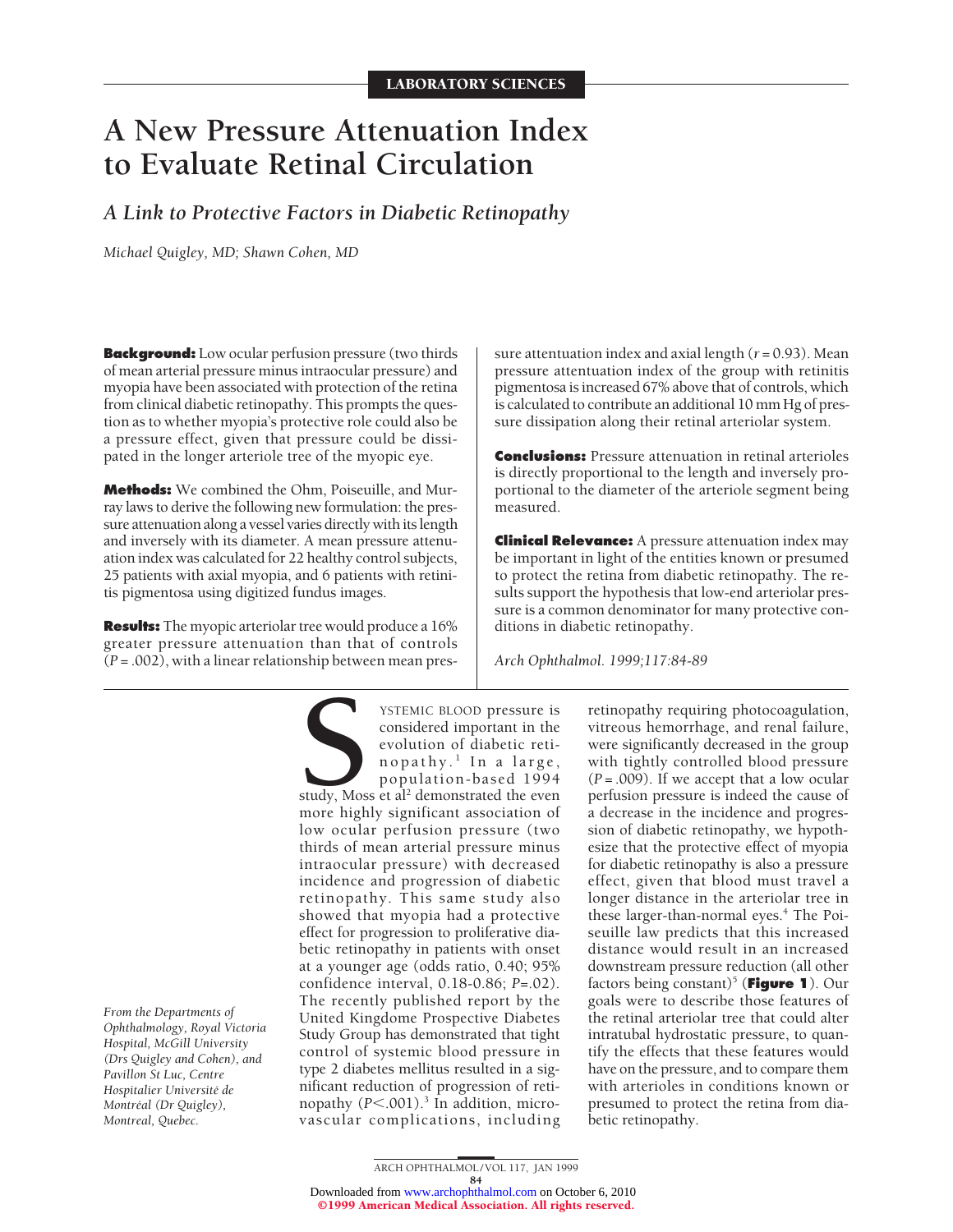# *PATIENTS AND METHODS*

From a model based on the physiological laws governing blood flow in living vessels, we derived an index that incorporates flow alterations induced by vessel caliber changes to permit a comparison of the pressure-attenuating effects of the retinal arteriolar system in different eyes. The Ohm law, which relates pressure differential along a tube to flow and resistance; the Poiseuille formulation<sup>5</sup> of resistance to flow along a tube; and the Murray law,<sup>6</sup> which describes flow in blood vessels, are combined to give a new formulation (**Figure 2**). This states that the pressure differential along a vessel is proportional to its length and inversely proportional to its diameter (Figures 1 and 2). We propose the term pressure attenuation index (PAI) and express it algebraically as  $PAI = L/D$ , where L is length and D, diameter.

The model we have derived reasonably assumes a comparable whole-blood viscosity<sup>7</sup> in the different microvasculatures of the groups being studied and a constant ocular perfusion pressure. The Ohm and Poiseuille laws are welldescribed and have been experimentally validated in numerous vascular systems, including blood vessels of the caliber that exist in the retina (10-150 µm).<sup>8</sup> In addition, it is reasonable to assume that pressure losses in the microvasculature are related exclusively to viscous or frictional forces and that kinetic energy effects (as per the Bernoulli theorem) are trivial.<sup>5,8</sup> The Murray law is less well-known but also has been shown to be valid in many vascular systems,<sup>8</sup> including healthy retina and retina in patients with diabetes, optic atrophy, and retinitis pigmentosa (RP).9-12

To compare the pressure-dissipating effect induced by retinal arteriolar systems in different eyes, we considered the eye to be a sphere of measurable diameter (axial length), lined by an arteriolar tree whose vessels will induce a hydrostaticpressure drop, depending on their length and caliber. Given

## RESULTS

The demographic data are given in the Table. All statistical analyses consisted of a 1-way analysis of variance with the appropriate post hoc test (Scheffé), unless otherwise indicated. The groups are comparable in all respects, except for axial length ( $P$ <.001; patients with myopia vs controls and patients with RP) and refractive error range. Further analysis revealed no difference in vessel caliber measurements between groups receiving and not receiving phenylephrine. The total number of arterioles measured at the disc margin and the number at 8.5° were not statistically different from those of controls in either of our groups. Thus, all groups shared comparable arteriolar tree arborization parameters. Furthermore, no difference was noted in the mean vessel length from any 1 quadrant to another in any of the groups.

**Figure 6** illustrates the mean PAI in controls, patients with axial myopia, and patients with RP. A 16% increase in the mean PAI is noted in the myopia group compared with the control group (*P* = .002; 2-tailed Student *t* test). A much larger (67% compared with controls) increase in mean PAI is clearly evident in the RP group. Raw data analysis of the axial myopia and control groups reveals a linear relationship (correlation cothat blood must travel through the arteriolar tree from the origin of the central retinal artery at the optic nerve to the retinal periphery, it is evident that a comparison of any 2 eyes should be performed on an angular basis (**Figure 3**). In fact, the telecentric fundus camera performs this function and captures an image that is of constant angular size, regardless of lens or corneal optical powers.13-16 The linear magnification of this captured image is directly and only proportional to the axial length of the eye.13-15 Our formulation of PAI is such that the magnification of the length and diameter of the vessels of interest cancel, thus permitting direct measurements from our photographs. It is in this manner that we are able to compare the PAIs of different subjects directly from fundus photographs.

Finally, we calculated the absolute pressure attenuation that would occur in the retinal arteriolar system to verify that the downstream effect a given PAI would have in absolute pressure units (millimeters of mercury) is real and substantial. The present state of knowledge does not permit direct pressure measurements in small vessels in vivo. Thus, we used the Poiseuille formulation<sup>8</sup>  $\Delta P = 8\eta LQ/\pi r^4$ with arteriolar length (*L*) and diameter (*D*) ( $D = 2 \times$  radius [r]) measurements from fluorescein angiograms, normal flow (Q) calculations from laser Doppler velocimetry<sup>9</sup> or color Doppler ultrasonography<sup>17</sup> in normal retinal vessels, and an estimate of whole-blood viscosity  $(\eta)^7$  to arrive at an estimation of pressure drop  $(\Delta P)$  in the arteriolar system of subjects with nonretinal vascular diseases (**Figure 4** and **Figure 5**).

The sample groups studied were recruited from our colleagues, friends, and patients (**Table**). All subjects were in good health and receiving no vasoactive medications. The study was approved by the institutional ethics committee, and informed consent was obtained from all subjects. A

Continued on next page

efficient, *r* = 0.65) between mean PAI and axial length (**Figure 7**). Data point averaging with axial length increments of 0.7 mm results in a graph with 8 points and a regression coefficient of 0.93 (**Figure 8**).

The calculation of the absolute pressure attenuation along the retinal arteriolar system of the 5 subjects with angiograms assumes a whole-blood viscosity of 0.03 poise (a reasonable estimate, given the sizes of blood vessels studied)<sup>7</sup> and a flow of 10  $\mu$ L/min in an arteriole 110 µm in diameter (which is in agreement with the more conservative estimated flow rates in the literature).<sup>9,17</sup> By the Murray law,  $Q = kr^3$ ; thus  $k = 1001.8$  second<sup>-1</sup> (Figures 4 and 5), where *Q* indicates blood flow; *k*, constant; and *r*, vessel radius. Blood viscosity, although slightly lower in the patients with RP due to the reduced vessel calibers in RP (68 mm in patients with RP vs 110 mm in controls), will alter minimally the value of *k* in this absolute pressure calculation.7 No significant difference was noted in vessel dimensions among these 5 subjects  $(P = .67)$  or between their photographs obtained before and after injection (*P* = .18). The analysis demonstrates that the calculated pressure drop along the retinal arteriolar system from the disc to a vessel of 30 to 40 µm will be in the order of 15 mm Hg in controls (range, 13-20 mm Hg).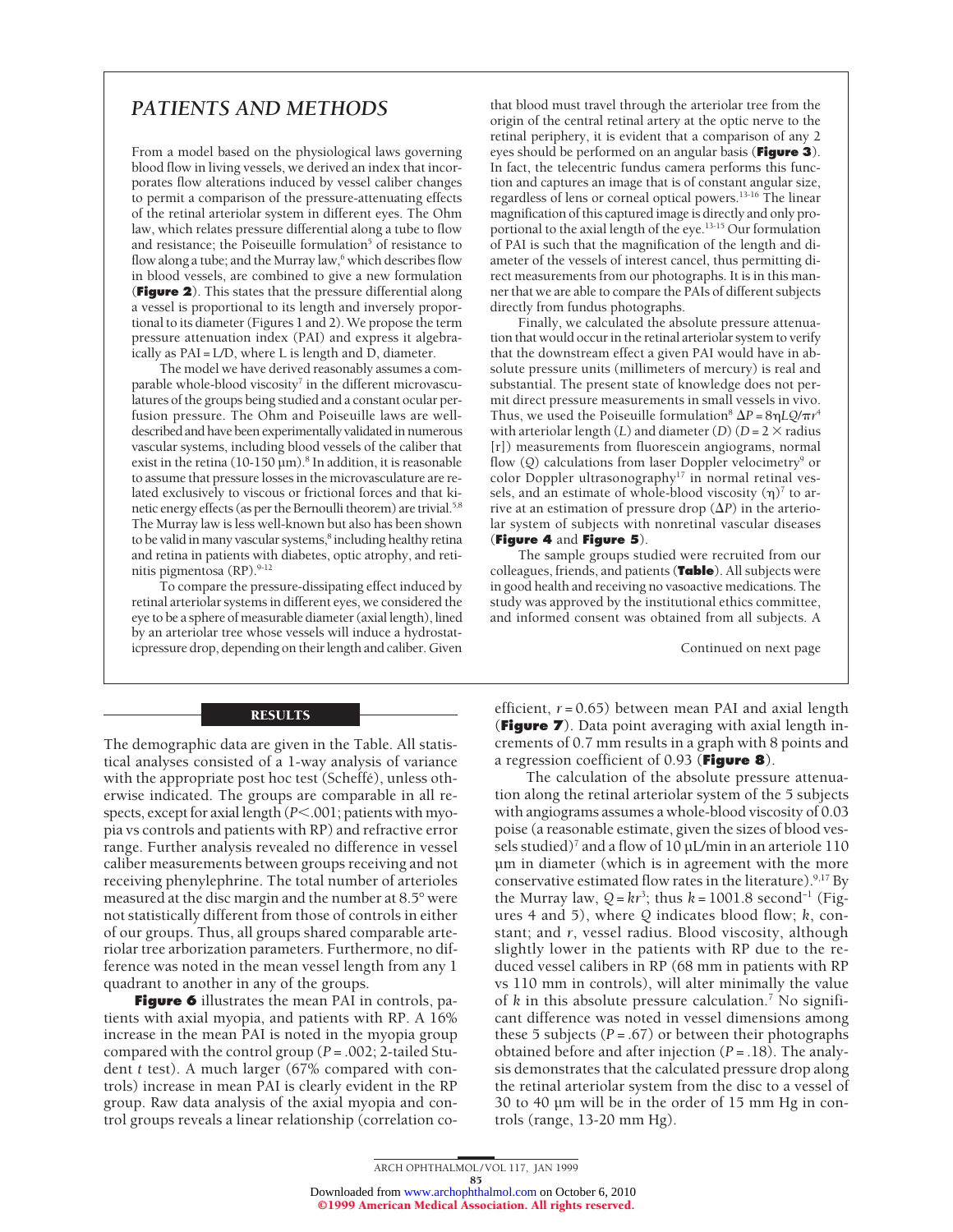screening eye examination was performed on all subjects to document their status, and an A-scan was performed to determine the axial length. Controls were considered to have refractive errors from +0.75 to −0.75 diopters (spherical equivalent), with astigmatism of less than 1.00 diopters. Subjects with myopia (chosen for their longer arteriolar tree length) were accepted if their refractive error exceeded −4.00 D (spherical equivalent), as this correlates with a predominant axial component.<sup>4</sup> Patients with RP were selected as the other test group, as they are known to have a narrowed arteriolar diameter, and they too are reputed to be protected from diabetic retinopathy.18 Given that our formulation of pressure attenuation includes length and diameter as variables, we chose the patients with RP to have normal axial lengths to isolate arteriolar diameter as the only variable in our comparison with controls. Again, astigmatism of greater than 1.00 diopter was used as an exclusion criterion in these groups. (Although astigmatism does not affect image magnification, it does produce image blurring).14 Randomly, the subjects then had 1 pupil dilated using 1% tropicamide or with a combination of 1% tropicamide and 2.5% phenylephrine hydrochloride.

Red-free retinal images (35°) were captured with a digital camera (Kodak Megaplus camera, Model 1.4; Eastman Kodak Co, San Diego, Calif) mounted on a telecentric fundus camera (Topcon TRC-50x; Topcon Corporation of America, Oradell, NJ). These digitized images of  $1024 \times 1024$  pixel size were then resized using commercially available computer software (Adobe Photoshop 3.0; Adobe Systems Incorporated, Mountain View, Calif) to  $4000 \times 4000$  pixels. This computer averaging technique lessens the pixelation and permits better vessel edge definition for diameter measurements. No other image modification was performed. Given that the central retinal artery arborizes at the disc with a dominant vessel per quadrant,

### COMMENT

The significant association of low ocular perfusion pressure and myopia with decreased clinical diabetic retinopathy prompted the question as to whether the protective role of myopia could also be a pressure phenomenon. We therefore developed a measure of the pressure effects of the retinal arterioles in different eyes. Our physiological index shows that the arteriolar vessel geometry (length and diameter) is the important determinant of hydrostatic pressure attenuation in a given retinal arteriolar system. In addition, because of the Murray law, we are able to infer downstream vessel caliber and hence pressure attenuation through the arteriolar system from the largest arteriole measured. For example, a 20% decrease from control in the mother vessel should also be associated with a similar decrease in each of the daughter vessels. Thus, the mean PAI across the arteriolar tree would be  $1/(1 - 0.2)$  or 1.25 times the value of the control. Furthermore, the similar arteriolar arborization pattern among the study groups permits interindividual comparisons of photographically derived PAIs. The results also clearly demonstrate the linear relationship between the mean PAI and increasing axial length, as a result of the corresponding longer arteriolar tree. The

the diameter of this largest arteriole in each retinal quadrant is then measured (in pixels) on each photograph as near to the disc as possible in a segment of uniform caliber. The vessel diameter is determined by matching its diameter to the diameter of a measurable cylinder of 120 pixels in length, which is superimposed on the vessel. This provides a reproducible value for vessel diameter with an interobserver variance of 3%, which is comparable to other vessel measuring techniques.<sup>9</sup> Each of our images represents a 35° fundus view. The total length in pixels of the largest retinal arteriole in each quadrant is measured from the origin of the arteriole at the disc to a point 8.5° peripherally using computer software (Adobe Photoshop), with an interobserver variance of less than 1%. This 8.5° is an arbitrary angle that also represents 1000 pixels on our resized photographs. The calculation of the PAI for the arteriole in each quadrant is performed according to our formula *PAI* = *L*/*D*. The value so obtained for each retinal quadrant is then averaged to obtain the mean PAI for each subject.

The calculation of the absolute pressure attenuation in the retinal arteriolar system was performed on the superotemporal arteriole from the origin of the central retinal artery to the reproducible limit of resolution of the vessels (30-40 µm) in their course toward the fovea (Figures 4 and 5). We used fluorescein angiograms of 5 patients with emmetropia who had undergone previous testing for central serous choroidopathy  $(n = 3)$ , potential toxic effects of hydroxychloroquine sulfate  $(n = 1)$ , and macular degeneration  $(n = 1)$ , since angiograms permit a better resolution of the diameter of smaller arterioles than the red-free images. The pressure dissipation was calculated for each nonbranching arteriolar segment using length and diameter measurements (Figures 4 and 5). These values ( $\Delta P_1$ - $\Delta P_5$ ) were then summed to obtain the total pressure dissipation along the superotemporal arteriole.

extremely narrow arterioles in the patients with RP result in the largest mean PAIs.

A PAI can be measured directly from a fundus photograph. The fundus camera generates an image that is of constant angular size (35° in our study) but is also fixed in size when displayed. This means that there exists a certain linear magnification associated with each image and, as previously stated, this magnification is proportional to the axial length of the globe. We have found (data not shown) that the arteriolar length, as measured on the redfree images, is constant for the 8.5° used. This confirms that there is no change in tortuosity of the arteriolar vessels between the images. As previously noted, in all groups, the number of arterioles at the disc and at 8.5° do not differ significantly. From this, we infer that in these groups, fundus photographs of arterioles will differ only in their diameter. Thus, the fundus camera performs its function such that a mean PAI could be measured directly from each image as an average 1/D of 4 quadrants, and interindividual comparisons can be made on this basis. In other words, the size of the retinal arteriole as measured on a fundus photograph taken with a telecentric fundus camera is inversely proportional to its pressureattenuating capability or to the pressure-attenuating capacity of its downstream arteriolar system.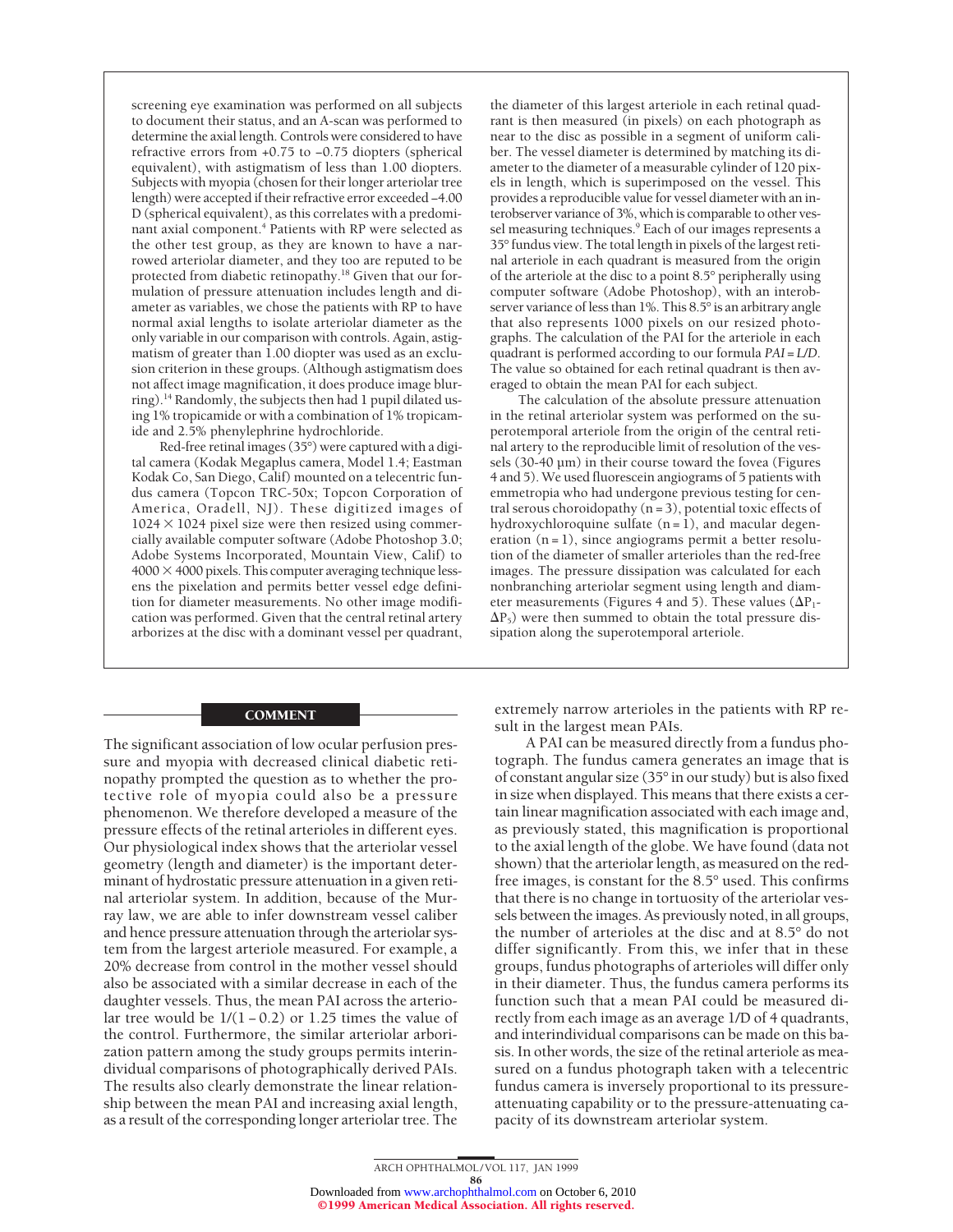

**Figure 1.** Pressure attenuation ( $\Delta P$ ) along a tube.  $\Delta P = P_1 - P_2$ , where P<sub>1</sub> and  $P<sub>2</sub>$  are manometer readings of pressure along model tube, with fluid flowing from left to right. The Poiseuille formulation for  $\Delta P$  is provided.  $\eta$  indicates viscosity of the fluid; L, vessel length; D, vessel diameter; Q, flow; and r, radius of the tube (D/2).

| $\Delta P$ $\alpha$ $\Omega \times R$  | Ohm Law                                   |
|----------------------------------------|-------------------------------------------|
| $0 \alpha r^3$                         | Murray Law                                |
| $R \alpha L/r^4$                       | Poiseuille Formulation for Resistance     |
| $\Delta P$ $\alpha$ $r^3 \times L/r^4$ | Substitution of Lines 2 and 3 into Line 1 |
| $AP \alpha$ L/r                        | Simplification of Line 4                  |
| $PAI = L/D$                            | PAI Formula                               |
|                                        |                                           |

**Figure 2.** Derivation of the pressure attenuation index (PAI). The Ohm law relates to <sup>a</sup> pressure differential to flow and resistance. The Murray law states that flow in <sup>a</sup> given arteriolar system varies with the third power of the radius. The Poiseuille formulation relates resistance to length and radius.  $\Delta P$ indicates pressure differential;  $\alpha$ , proportional to; Q, flow; R, resistance; r, vessel radius; L, vessel length; and D, vessel diameter.



**Figure 3.** Angular comparison of blood flow along the arteriolar tree in eyes of different axial lengths (side view of 2 eyes in overlay). An increase in axial length (eye with axial myopia) above that of control subject (eye with emmetropia) results in an increased arc length (arc 1 vs arc 2) or surface area over which blood must flow. Arrows indicate the direction of blood flow in each eye.

A calculation of the absolute pressure attenuation in the emmetropic retinal arteriolar system of 5 subjects shows the hydrostatic pressure drop occurring along the retinal arteriolar system from the disc to a vessel of 30 to 40 µm will be on the order of 15 mm Hg in controls. This pressure change is comparable to measured pressure attenuations occurring in other vascular systems for vessels of this caliber.8 Our mean PAI indicates that in the eye with RP, a 67% greater pressure dissipation will occur because of the extreme arteriole narrowing. As such, a 10–mm Hg increase in pressure attenuation above that

| $\Delta P = 8\eta LQ/\pi r^4$                                                | Poiseuille Formulation                   |
|------------------------------------------------------------------------------|------------------------------------------|
| $Q = kr^3$                                                                   | Murray Law                               |
| $\Delta P = 8\eta L(kr^3)/\pi r^4$                                           | Substitution of Line 2 Into Line 1 for Q |
| $\Delta P = 16nL(kr^3)/D\pi r^3$                                             | Factor Out L/D (=PAI)                    |
| $\Delta P = PAI \times (16nK/\pi)$                                           | Simplification of Line 4                 |
| $\Delta P = PAI \times (16 \times 0.03 \times 1001.752) / (\pi \times 1333)$ | <b>Substitution of Values</b>            |
| $\Delta P = PAI \times 0.115$ mm Hg                                          | <b>Calculated Pressure Attenuation</b>   |

**Figure 4.** Calculation of pressure attenuation in the arteriolar tree.  $\Delta P$ indicates pressure differential;  $Q$ , flow;  $\eta$ , viscosity (0.03 dyne multiplied by seconds per square centimeter); r, vessel radius; L, vessel length; D, vessel diameter; PAI, pressure attenuation index (L/D); and k, constant (1001.752 second<sup>-1</sup>). Pressure measurements can be converted into millimeters of mercury by dividing by 1333.



**Figure 5.** Angiographic image used in the calculation of the absolute pressure attenuation in the retinal arteriolar tree.  $\Delta P_1$  to  $\Delta P_5$  indicates pressure differential along the arteriolar segment. The total pressure attenuation is the sum of  $\Delta P_1$  to  $\Delta P_5$ . Pressure differential for each segment is calculated as described in Figure 4.

of controls has occurred in patients with RP in the retinal arteriole tree down to 40-µm vessel size. Thus a real and significant pressure drop would occur across the retinal arteriolar tree of patients with RP because of their arteriolar narrowing.

The physiological laws used in the derivation of the PAI have been validated in the diabetic retinal circulation.11 Our index predicts that the longer and/or thinner the retinal arterioles, the better will be their pressureattenuating effect. One of our original goals was to examine and compare the pressure effects of ocular conditions that protect in diabetic retinopathy. The following excerpt from the study by Miller and D'Amico<sup>19</sup> summarizes these conditions:

Early investigators observed that certain ocular conditions seemed to prevent severe diabetic retinopathy. Eyes with chorioretinal scarring, optic atrophy, retinitis pigmentosa, and high myopia were protected from severe proliferative retinopathy. Beetham,[20] studying patients at the Joslin clinic, described spontaneous resolution of PDR [proliferative diabetic retinopathy] in approximately 10% of patients. The fundus picture in these patients consisted of lacy reticulated proliferative tissue; attenuated arterioles; and obliterated vessels appearing as white lines. The fundus picture resembled that of the ocular conditions described earlier as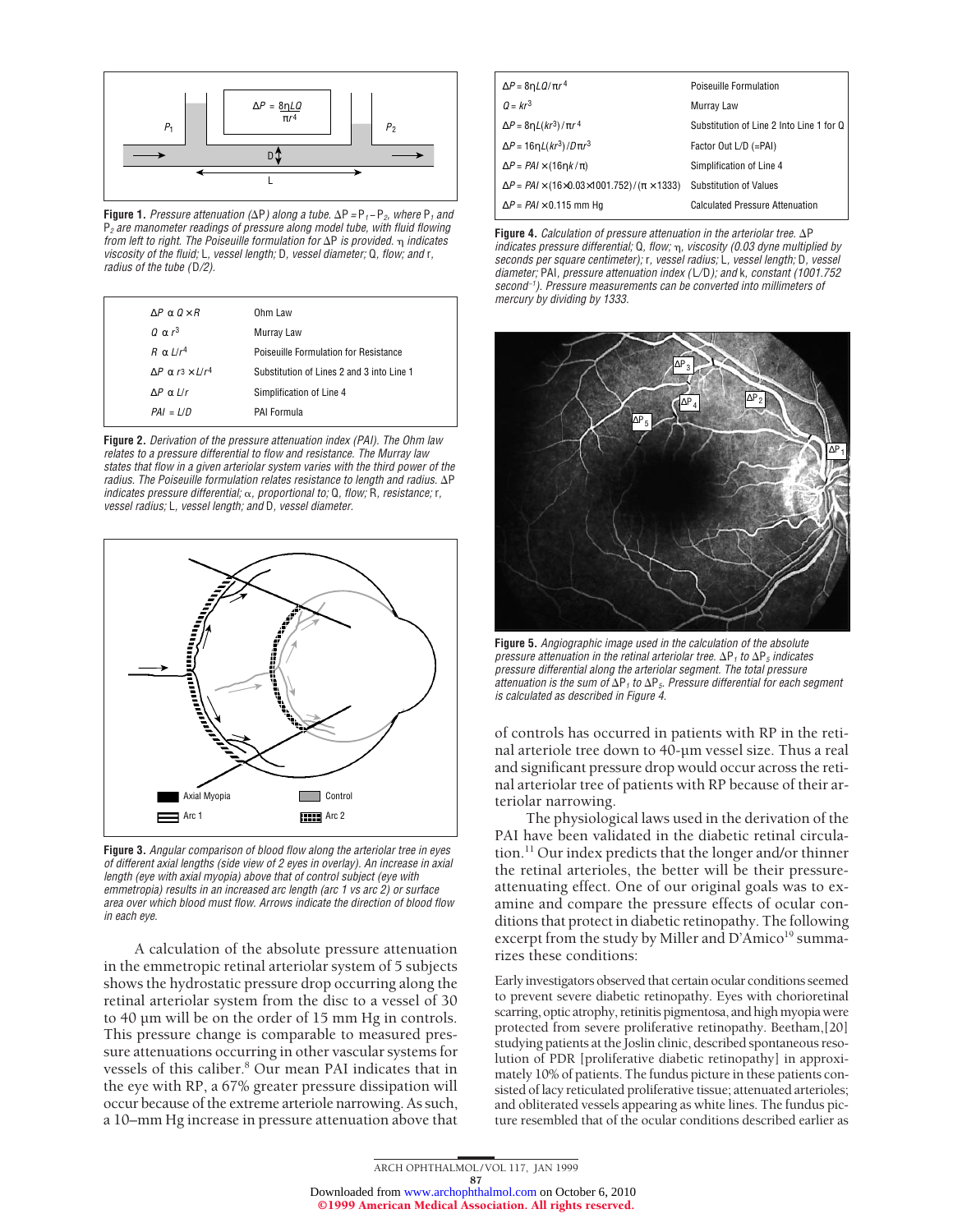| <b>Demographics</b>                                                               |                                              |                                                 |                                                        |  |  |  |
|-----------------------------------------------------------------------------------|----------------------------------------------|-------------------------------------------------|--------------------------------------------------------|--|--|--|
| <b>Parameters</b>                                                                 | <b>Healthy</b><br>Control<br><b>Subjects</b> | <b>Subjects</b><br><b>With</b><br><b>Myopia</b> | <b>Subjects With</b><br><b>Retinitis</b><br>Pigmentosa |  |  |  |
| <b>Subjects</b>                                                                   |                                              |                                                 |                                                        |  |  |  |
| No. of subjects                                                                   | 22                                           | 25                                              | 6                                                      |  |  |  |
| Mean age, y                                                                       | 34.7                                         | 35.1                                            | 38.8                                                   |  |  |  |
| Age range, y                                                                      | $21 - 50$                                    | $23 - 51$                                       | $25 - 57$                                              |  |  |  |
| Sex, No.                                                                          |                                              |                                                 |                                                        |  |  |  |
| <b>Male</b>                                                                       | 10                                           | 13                                              | $\overline{2}$                                         |  |  |  |
| Female                                                                            | 12                                           | 12                                              | 4                                                      |  |  |  |
|                                                                                   | <b>Eyes</b>                                  |                                                 |                                                        |  |  |  |
| No. of eyes*                                                                      |                                              |                                                 |                                                        |  |  |  |
| Right                                                                             | 11                                           | 13                                              | 4                                                      |  |  |  |
| Left                                                                              | 11                                           | 12                                              | $\overline{2}$                                         |  |  |  |
| Mean intraocular pressure, $14.9 \pm 1.6 \ddagger$<br>mm Hat                      |                                              | $15.0 \pm 2.0$                                  | $15.7 \pm 1.6$                                         |  |  |  |
| $+0.75$ to $-0.75 - 4.25$ to $-18.50 - 2.50$ to $+1.25$<br>Mean refraction ranges |                                              |                                                 |                                                        |  |  |  |
| Axial length, mm                                                                  |                                              |                                                 |                                                        |  |  |  |
| Mean                                                                              | $22.9 \pm 0.45$                              | $26.0 \pm 1.38$                                 | $22.8 \pm 0.98$                                        |  |  |  |
| Range                                                                             | 22.2 to 23.7                                 | 24.0 to 31.2                                    | 21.1 to 23.8                                           |  |  |  |
| <b>Blood Vessels</b>                                                              |                                              |                                                 |                                                        |  |  |  |
| No. of arteries at<br>disc margin                                                 | $8.0 \pm 1.33$ ‡                             | $7.8 \pm 1.19$                                  | $7.3 \pm 1.37$                                         |  |  |  |
| No. of arteries at 8.5°                                                           | $11.9 \pm 2.29$ ‡                            | $10.9 \pm 2.08$                                 | $11.3 \pm 2.58$                                        |  |  |  |
| Arborization index                                                                | $1.52 \pm 0.34$ ‡                            | $1.42 \pm 0.26$                                 | $1.57 \pm 0.40$                                        |  |  |  |

\*One eye was studied per subject.

†Intraocular pressure of studied eye only.

‡Indicates ±1 SD.

§Measured as spherical equivalent.

 $\mathcal{C}$ Calculated by dividing number of arteries at 8.5° by number of arteries at disc margin.



**Figure 6.** Pressure attenuation index (PAI) variation with axial myopia and retinitis pigmentosa. Percentages represent difference from control group. The error bars indicate SEM.

well as the fundus picture that develops after successful hypophysectomy for PDR. It was recognized that this appearance could be achieved with photocoagulation.

This clinical observation was considered important supportive evidence to proceed with the retinal photocoagulation trials of the Diabetic Retinopathy Study. All of the ocular conditions protective of diabetic retinopathy present with attenuated or long retinal arterioles. The critical role that these attenuated or long retinal arterioles would have in dissipating pressure is apparent from our index.



**Figure 7.** Linear relationship between axial length and the mean pressure attenuation index (PAI), derived from raw data of control and myopic groups (n = 47).  $F(x) = (1.23 \times x) - 1.97$  (regression coefficient, R = 0.650).



**Figure 8.** Data point averaging of raw data from Figure 7. Using axial length increments of 0.7 mm, the raw data points are subdivided into groups (black dots) in which the average of the mean pressure attenuation index (PAI) for each group is plotted as <sup>a</sup> function of the average of the axial length of each group.  $F(x) = (0.955 \times x) + 4.68$  (regression coefficient, R = 0.927). Asterisk indicates value corresponds to the number of raw data points included in each group.

Experimental evidence from other vascular systems shows that perfusion pressure is linearly related to small-vessel pressure down to small-vessel size (30-40 mm).<sup>8</sup> Thus, a low systemic pressure, or low ocular perfusion pressure, will result in a low-end arteriolar pressure. Thereafter, local control mechanisms effect the necessary adjustments to maintain homeostatic flow and pressure to the capillaries. However, the diabetic vascular system is known for its abnormal autoregulatory capacity.21 An inability of the retinal vessels to dissipate the upstream pressure head could lead to an abnormally high intratubal pressure of the capillary bed. Clinical diabetic retinopathy manifests itself at the capillary level with leakage, hemorrhage, and capillary dropout.<sup>22</sup> An unattenuated perfusion pressure, in addition to the wellknown anatomical abnormalities described in the capillaries of patients with diabetes,<sup>23</sup> could result in leakage (Starling law<sup>5</sup>) and an increased risk for rupture (Laplace law<sup>5</sup>), given that pressure plays such a critical role in both these laws. If pressure attenuation can be achieved upstream of the smaller vessels by any means, whether by lowering systemic pressure or by hydrostatic pressure at